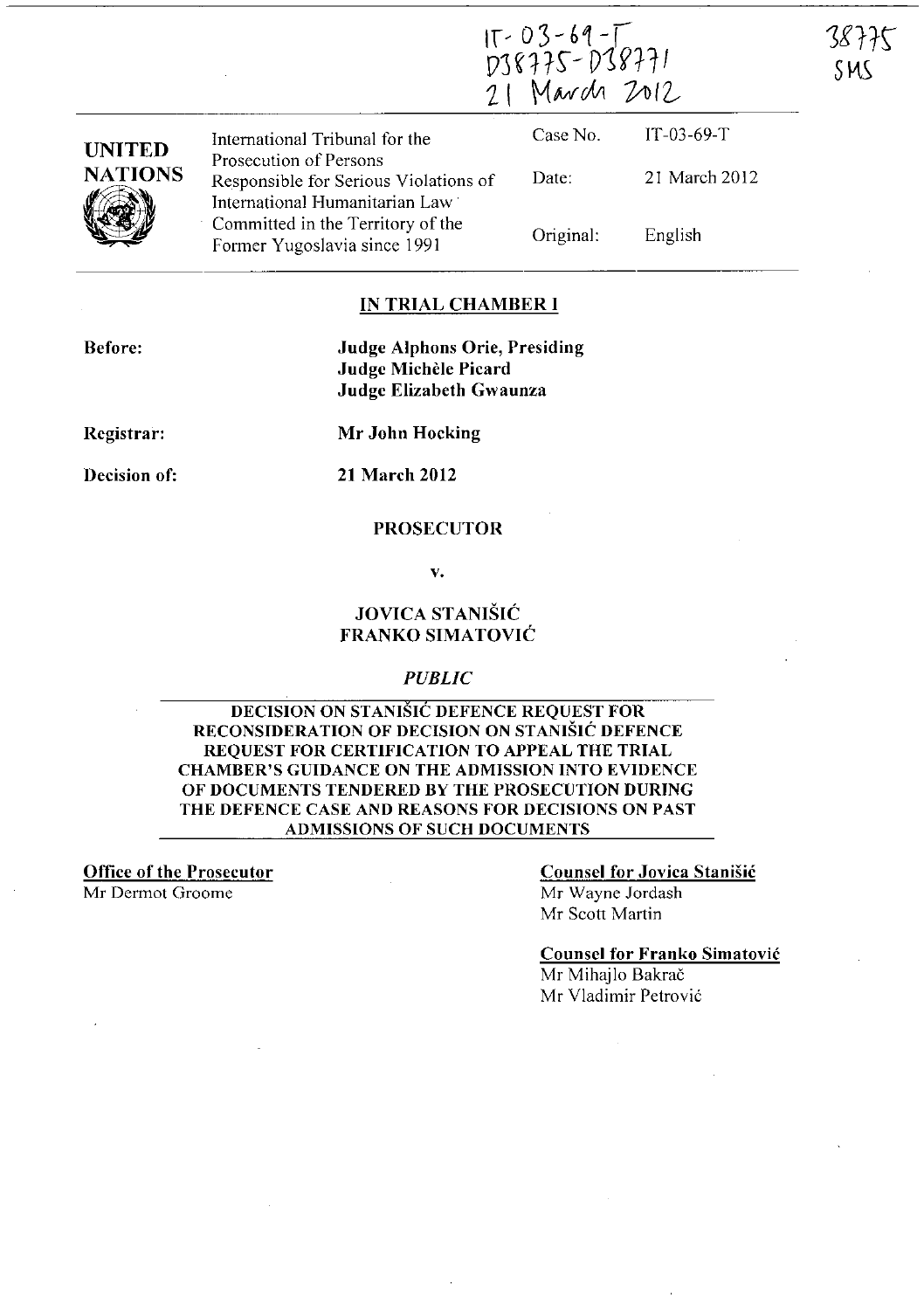# **I. PROCEDURAL HISTORY AND SUBMISSIONS OF THE PARTIES**

1. On 19 October 2011, the Chamber issued its "Decision on Stanišić Defence Request for Certification to Appeal the Trial Chamber's Guidance on the Admission into Evidence of Documents Tendered by the Prosecution During the Defence Case and Reasons for Decisions on Past Admissions of Such Documents" ("Certification Decision"), denying the aforementioned request for certification to appeal, filed on 2 September 2011.

2. On 22 November 2011, the Stanišić Defence requested that the Chamber reconsider its Certification Decision ("Reconsideration Request") arguing that the Chamber was incorrect in finding that since "the General Guidance does not rule on any existing and concrete dispute, it cannot be the subject of an appeal".<sup>2</sup> According to the Stanistic Defence, unless the Chamber has introduced a new threshold against which new evidence is to be admitted, the general guidance contained in the Chamber's Decision of 26 August 2011 ("Guidance and Reasons")<sup>3</sup> was applied to the admission of evidence prior to the Chamber's issuance of its Certification Decision and could therefore be appealed.<sup>4</sup>

3. Second, the Stanisic Defence submits that the Chamber erred in its interpretation of Rule 73 (B) of the Tribunal's Rules of Procedure and Evidence ("Rules") in that the Chamber's requirement of a "dispositive and immediate demonstration that the new evidence *will* significantly affect the outcome of the trial undermines the object and purpose of Rule  $73(B)$ .<sup>5</sup>,

4. Third, the Stanistic Defence submits that the Chamber erred in calculating the total number of Defence objections based on the threshold criteria established by the Appeals Chamber in *Prosecutor v. Prlić et al. ("Prlić Threshold Objection").*<sup>6</sup>

 $\overline{1}$ **Decision on StaniSic Defence Request for Certification to Appeal the Trial Chamber's Guidance on the Admission into Evidence of Documents Tendered by the Prosecution During the Defence Case and Reasons for Decisions on**  Past Admissions of Such Documents, 19 October 2011; Stanišić Defence Request for Certification to Appeal the **Trial Chamber's Guidance on the Admission into Evidence of Documents Tendered by the Prosecution During the Defence Case and Reasons for Decisions on Past Admissions of Such Documents, 2 September 2011.** 

 $\overline{2}$ **Reconsideration Request, para. 7.** 

 $\overline{\mathbf{3}}$ Guidance on the Admission Into Evidence of Documents Tendered by the Prosecution During the Defence Case and Reasons for Decisions on Past Admissions of Such Documents, 26 August 2011.

 $\overline{4}$ Reconsideration Request, para. 8.

 $\overline{\mathbf{5}}$ Reconsideration Request, para. 12.

<sup>6</sup>  Reconsideration Request, para. 13. *Prosecutor v. Prlić et al.*, Case No. IT-04-74-AR73.14, Decision on **Interlocutory Appeal Against the Trial Chamber's Decision on Presentation of Documents by the Prosecution in**  Cross-Examination of Defence Witnesses. 26 February 2009.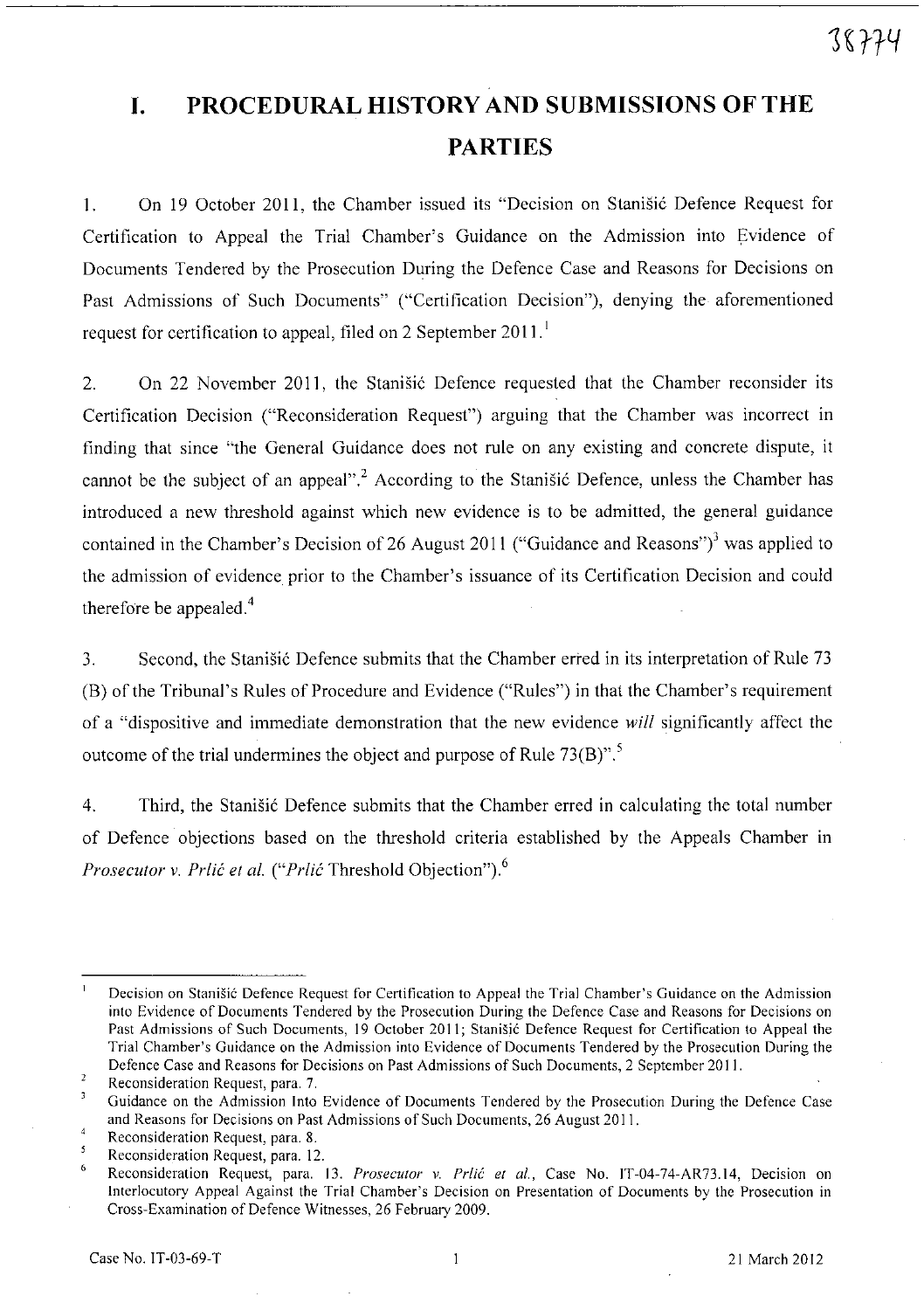5. On 6 December 2011, the Prosecution responded ("Prosecution Response")<sup>7</sup> to the Reconsideration Request taking no position but requesting that the Chamber consider the submissions contained in the Prosecution Response in its deliberations. <sup>8</sup>*Inter alia,* the Prosecution submits that the Stanišić Defence is, in essence, challenging the decisions of the Chamber admitting the documents into evidence, as opposed to challenging the Chamber's denial of certification for leave to appeal those decisions on admission. In such an instance the Prosecution submits that the more appropriate avenue to seek relief would be to submit "a motion for reconsideration of the decisions admitting the particular documents challenged, along with an articulation of the prejudice occasioned by the admission of each document". $9$ 

## H. APPLICABLE LAW

6. A Trial Chamber has a discretionary power to reconsider a previous decision if a clear error of reasoning has been demonstrated or if particular circumstances justify reconsideration in order to prevent an injustice. Such circumstances include new facts or new arguments.<sup>10</sup>

## **Ill.** DISCUSSION

7. The Stanisic Defence submits that the Chamber has made three clear errors of reasoning.<sup>11</sup> First, the Stanisic Defence disputes the Chamber's finding that since the general guidance, contained in the Guidance and Reasons, did not rule on any existing and concrete dispute, it cannot be subject to an appeal.<sup>12</sup> The Chamber notes that the Guidance and Reasons consisted of two parts. The first part provided general guidance for the parties concerning the Prosecution's tendering of evidence during cross-examination of Defence witnesses ("General Guidance").<sup>13</sup> The second part gave reasons for past decisions on admission into evidence of documents to which the Defence had objected based on the *Prlic* Threshold Objection and for which the Chamber had announced that reasons would follow ("Reasons").<sup>14</sup> This distinction between the General Guidance and the Reasons was further clarified in the Certification Decision where it was stated, *inter alia,* that "the

 $\overline{\phantom{a}}$ Prosecution Response to Stanisic Defence Motion for Reconsideration of the Chamber's Decision Denying Leave to Appeal the Chamber's Guidance and Reasons Regarding the Use and Admission of Documents During the Defence Case, 6 December 2011.

Prosecution Response, para. 2.

 $^{9}$  Prosecution Response, para. 8.<br><sup>10</sup> Program to British at al. Cose

*Prosecutor v. Prlić et al., Case No. IT-04-74-AR73.16, Decision on Jadranko Prlić's Interlocutory Appeal against* the Decision on Prlic Defence Motion for Reconsideration of the Decision on Admission of Documentary Evidence, 3 November 2009. para. 18; *Prosecutor* v. *Stanislav Calic,* Case No. IT-98-29-A, Decision on Defence's Request for Reconsideration, 16 July 2004, p. 2.

<sup>&</sup>lt;sup>11</sup> Reconsideration Request, para, 6,  $\frac{12}{12}$  Reconsideration Request, para, 7

 $12$  Reconsideration Request, para, 7,  $13$  Cuidance and Recognition rates  $7, 15$ 

<sup>&</sup>lt;sup>13</sup> Guidance and Reasons, paras  $7-15$ ,

<sup>14</sup> Guidance and Reasons, para. 16; See also Certification Decision, para. 10; T. 13099.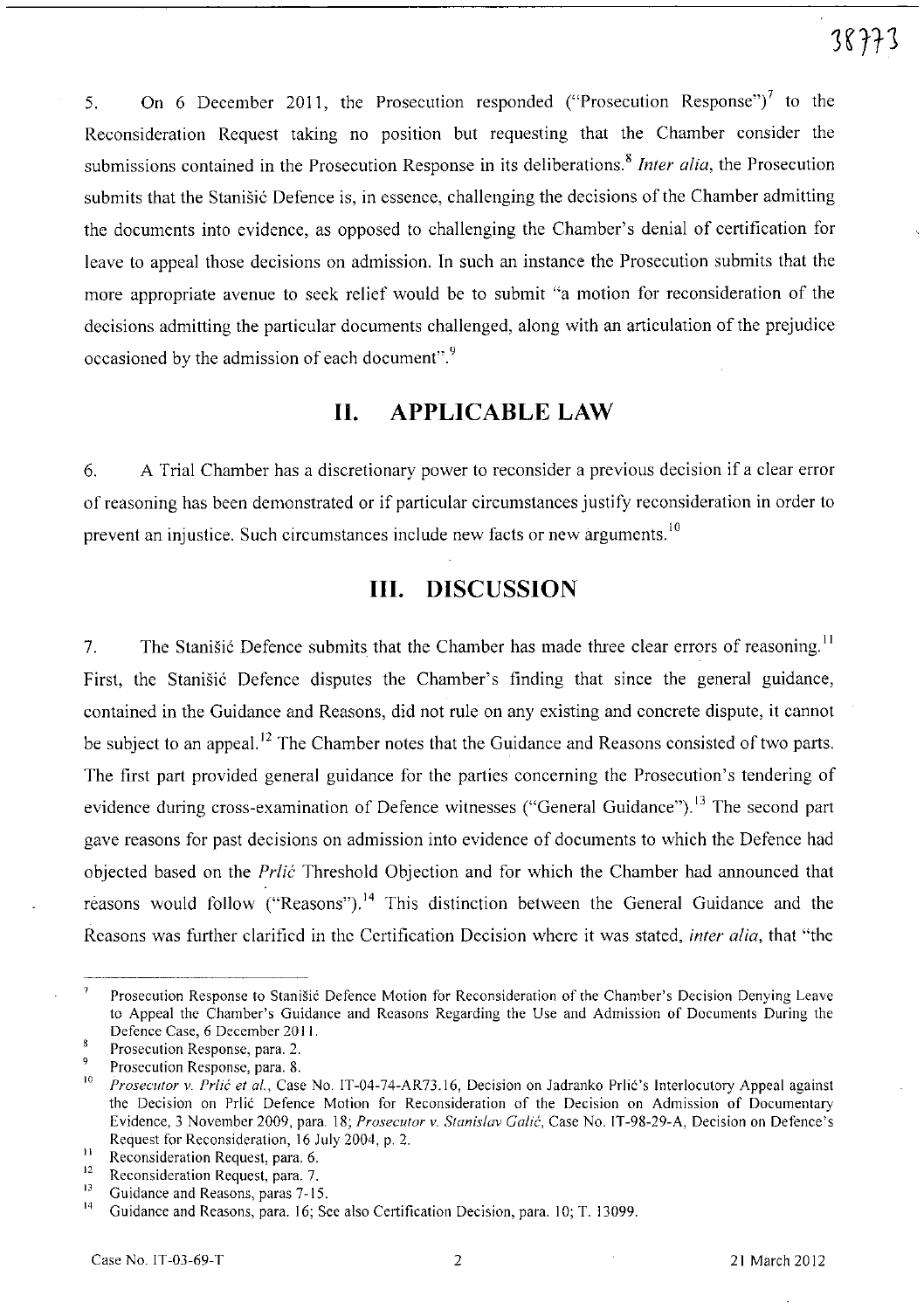inherent nature of guidelines is that they relate to the future use and tendering of documents".<sup>15</sup> Thus, the intention was to assist the parties' understanding of the Chamber's approach to the Prosecution's tendering of evidence, during the cross-examination of defence witnesses, after the closure of its case. For the foregoing reasons the Chamber finds no clear error of reasoning in its conclusion and, based on the submissions of the Stanišić Defence, the Chamber does not see any particular circumstances which justify reconsideration in order to prevent an injustice.

8. Second, the Stanisic Defence submits that the Chamber committed a clear error of reasoning in its interpretation of Rule 73 (B) of the Rules. The Stanistic Defence argues that whilst the threshold for Rule 73 CB) of the Rules when deciding on whether to grant certification to appeal revolves around whether the decision in question involves an issue that *would* significantly affect the outcome of the trial, the Chamber appeared to conclude that the criterion had not been met as it could not determine whether the documents in question *"will* significantly affect the outcome of the trial".<sup>16</sup> The Chamber highlights that the full text of Rule 73 (B) was set out in paragraph 5 of the Certification Decision. Further, the Chamber explained that it was unable to assess what weight will be given to the documents subject of the Reasons until the final evaluation of the totality of the evidence. Therefore, the Chamber concluded that in respect of the three documents covered by the Reasons, the first criterion of Rule 73 (B) had not been fulfilled.<sup>17</sup> Whether the admission into evidence of the documents will, or whether it would, significantly affect the outcome of the trial is equally impossible to forecast. The Chamber came to its conclusion having fully considered the first criterion of Rule 73 CB) of the Rules and finds no clear error of reasoning in its interpretation of this Rule. Further the Chamber does not see any particular circumstances which justify reconsideration in order to prevent an injustice.

9. Third, the Stanisic Defence submits that the Chamber made a clear error of reasoning in calculating that it had objected to only three documents using the *Prlic* Threshold Objection. In essence, the Stanisic Defence argues that if the Chamber had not made the distinction between those documents admitted into evidence and those documents marked for identification, the total number of documents concerned would have been far higher.<sup>18</sup> No clear error in reasoning can be

**<sup>15</sup>Certification Decision, para. 9.** 

Reconsideration Request, para. 10, emphasis added; Certification Decision, para. 12(a). The Chamber notes the typographical error in its Certification Decision whereby two paragraphs were numbered "12". The Chamber will therefore refer to these paragraphs chronologically as " $12(a)$ " and " $12(b)$ ".

<sup>&</sup>lt;sup>17</sup> Certification Decision, para.  $12(a)$ .<br><sup>18</sup> Decensidentian Besuced, para. 18

Reconsideration Request, para. 18. The Chamber notes that both Annexes A and B contain lists of documents **which were, at the time of the Certification Decision, marked for identification, apart from four documents which**  had at that time been admitted into evidence. Three of those documents were the subject of the Reasons in the Guidance and Reasons (P3005, P3006 and P3007), and the fourth document (P2985) was initially objected to by the Stanisic Defence, however the objection to the admission of this document into evidence was later dropped (T. 12094).